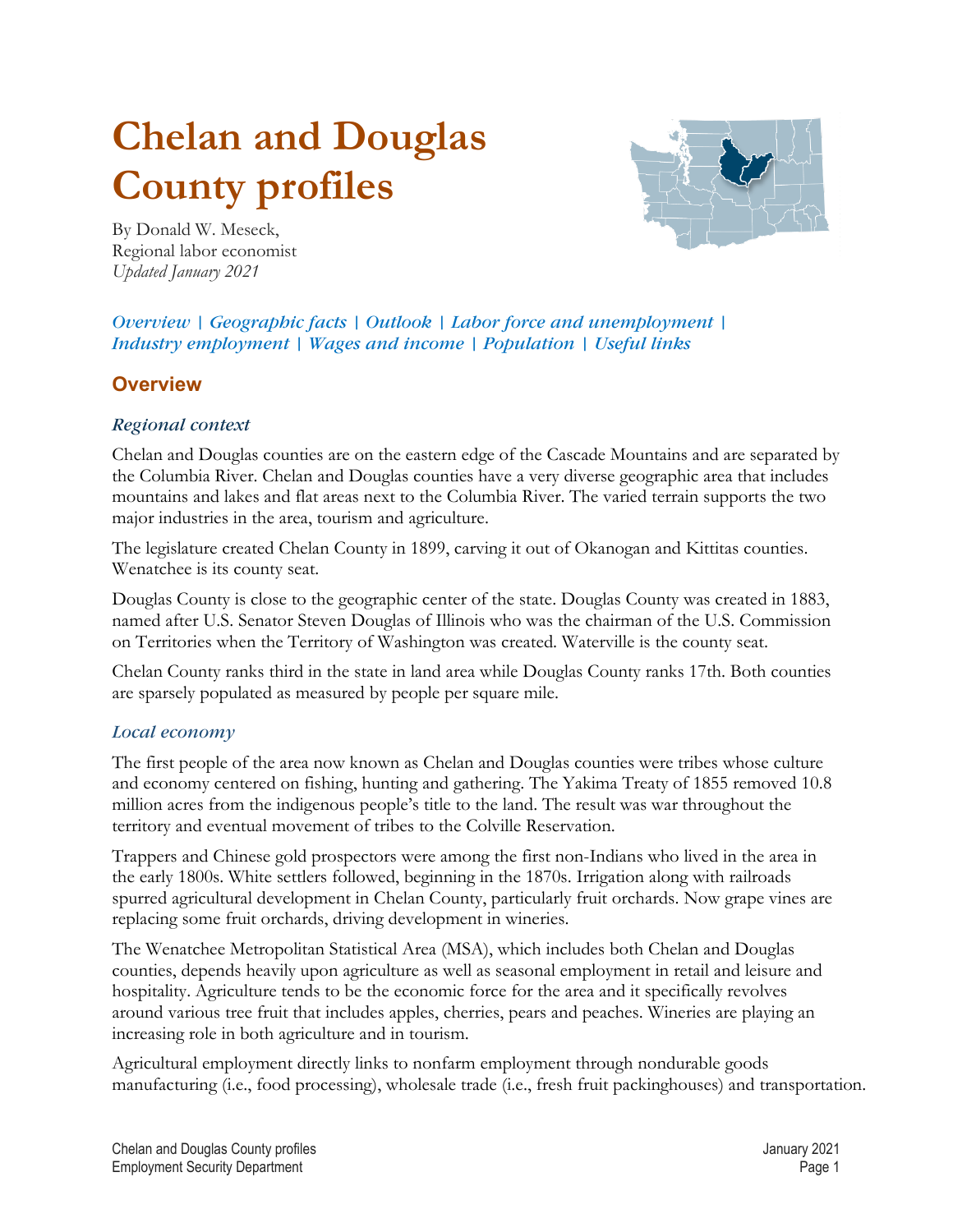Chelan County is on the eastern slopes of the Cascade Mountain range in central Washington. Lake Chelan is the third deepest lake in the country. With its nearly year-round sunshine, it has developed into an all-season outdoor recreational destination. Although agriculture is still the dominant industry in Chelan County (with 21.4 percent of total covered employment in 2019), its top employer ranking is slipping. For example, in 2009 agriculture provided 9,598 jobs countywide but it tallied only 9,474 in 2019; a 124 job and 1.3 percent downturn. The industry which provided the second-highest number of jobs in Chelan County in 2019 was private health services with 14.6 percent of total covered employment. Tourism-related industries (especially hotels, eating and drinking places, and amusement and recreation services) also contribute to the local labor market with two very popular areas for the state: Lake Chelan and Leavenworth. Lake Chelan is a great tourist area in the summer. Leavenworth provides year-round tourism with a Bavarian-themed village that hosts an Oktoberfest festival and has multiple ski resorts very close to town.

Agriculture in Douglas County (as in neighboring Chelan County) is still a pillar of the economy with 23.7 percent of total covered employment in 2019. But, it's "Number One" employment sector ranking (of 22 NAICS industries/sectors) also weakened during the past ten years. For example, in 2009 the agricultural industry across Douglas County provided 3,138 jobs countywide, but it tallied only 2.961 in 2019; a 177 job and 5.6 percent downturn. The industry which offered the secondhighest number of jobs in Douglas County in 2019 was local government (public school districts, public utility districts, police and fire departments, etc.). Local government organizations countywide accounted for 1,889 jobs in 2019 and 15.1 percent of all covered employment. In addition, a regional retail hub is located in East Wenatchee, the largest city in Douglas County, which features North Central Washington's largest shopping mall.

## <span id="page-1-0"></span>**[Geographic facts](#page-0-0)**

|                                | <b>Chelan County</b> | <b>Douglas County</b> | Washington state |
|--------------------------------|----------------------|-----------------------|------------------|
| Land area, 2010 (square miles) | 2.920.53             | .819.26               | 66,455.52        |
| People per square mile, 2010   | 24.8                 | 21.1                  | 101.2            |

Source: U.S. Census Bureau QuickFacts

# <span id="page-1-1"></span>**[Outlook](#page-0-0)**

The Wenatchee MSA's nonfarm labor market netted approximately 100 new jobs in 2019, a 0.3 percent upturn – considerably less robust than Washington's 2.0 percent growth rate during 2019. In November 2020, total nonfarm employment across this two-county area provided 3,000 fewer jobs than in November 2019, contracting from 46,840 jobs to 43,400, a 6.5 percent abatement. In fact, year over year, nonfarm job-loss rates across the Wenatchee MSA have hovered in the -6.0 to -7.0 percent range in each of the past four months (August through November 2020).

How long this economic downturn will last is uncertain. Much depends on how soon the COVID-19 virus can be contained and/or eradicated. This makes preparing an outlook during these COVID-19 times difficult. Nevertheless, official long-term, (i.e., ten-year) industry employment projections produced by the Employment Security Department are for a 1.3 percent average annual nonfarm growth rate from 2017 to 2027 for the five-county (Adams, Chelan, Douglas, Grant and Okanogan) North Central Workforce Development Area (WDA), and for a 1.5 percent growth rate for Washington state.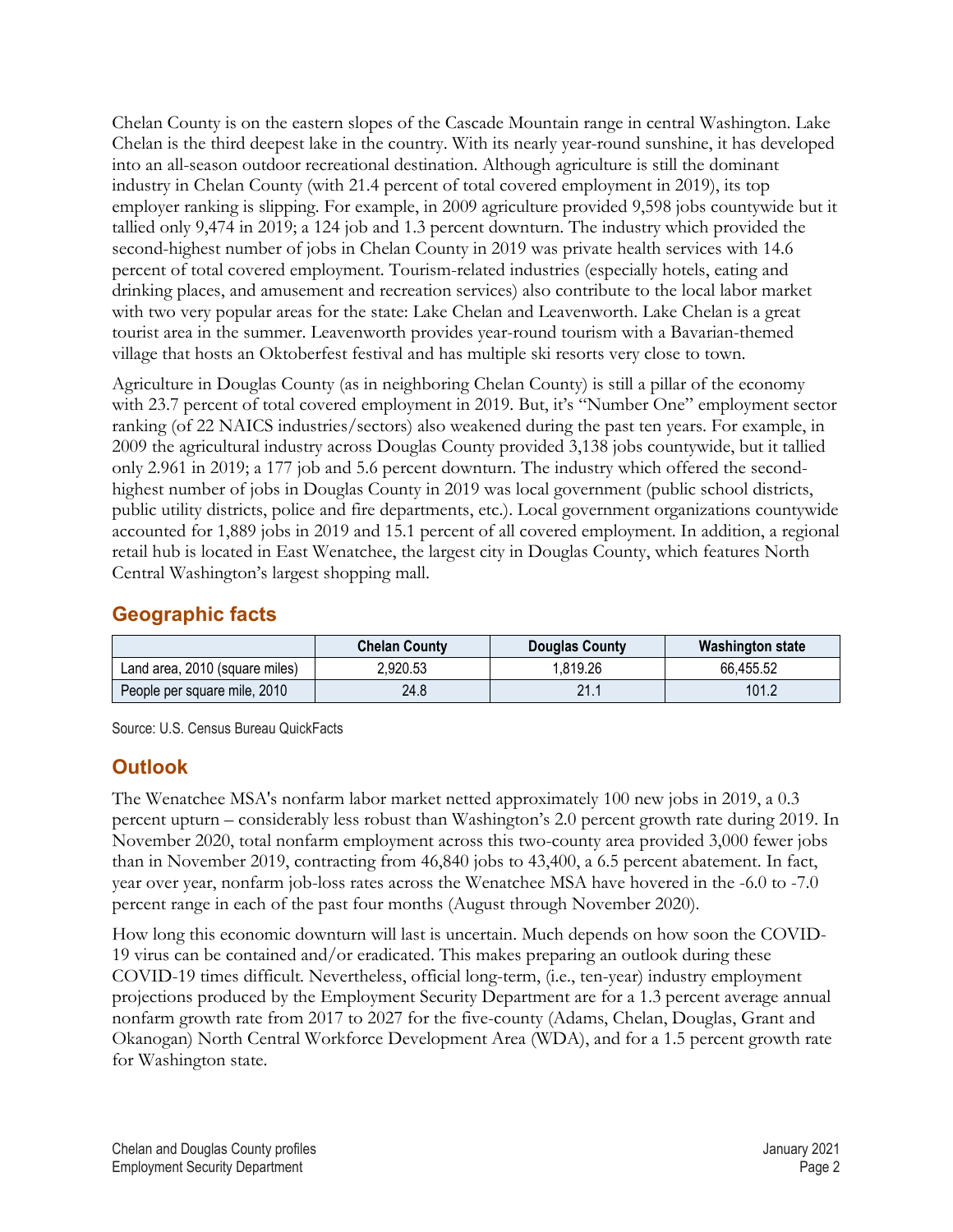# <span id="page-2-0"></span>**[Labor force and unemployment](#page-0-0)**

Current labor force and unemployment statistics are available on the *[Labor area summaries](https://esd.wa.gov/labormarketinfo/labor-area-summaries)* page on ESD's labor market information website.

Unemployment rates in the Wenatchee MSA (Chelan and Douglas counties) were remarkably consistent in the four-year period from 2006 to 2008 (before the last recession). Rates ranged from a low of 5.4 percent in 2007 to a high of 5.8 percent in 2008 – a relatively narrow range. During the recession, unemployment rates in the Wenatchee MSA jumped to 9.2 percent in 2010 before decreasing to 5.9 percent in 2015, then increasing to 6.1 percent in 2016. This was due to the idling of the Alcoa smelter in January 2016 and the subsequent layoffs of over 400 workers at this plant. The rate dropped again in 2017 to 5.2 percent and finally bottomed out at the historic low rate of 4.9 percent in 2018. This 4.9 percent reading in 2018 was the lowest average annual unemployment rate in the Wenatchee MSA since electronic records were implemented by our agency in 1980 (28 years ago), encouraging news for the local economy. In 2019, the rate edged upwards to 5.1 percent – still a relatively low average annual unemployment rate in the two-county (Chelan and Douglas counties) Wenatchee MSA.

If we look deeper at recent changes in the Wenatchee MSA's Civilian Labor Force (CLF) we observe that the average number of unemployed increased from 3,309 in 2018 to 3,438 in 2019, equating to 129 more residents out of work in this two-county area (up 3.9 percent). On the positive side, the CLF grew at a modest 0.3 percent clip from 66,879 in 2018 to 67,080 in 2019, indicating that 201 more residents entered the local labor force. The bottom line was that in 2019, the growth in the labor force was not strong enough to offset the rising number of residents unemployed, hence the two-tenths point upturn in the rate between 2018 (4.9 percent) and 2019 (5.1 percent).

In calendar year 2020, we observed that year over year COVID-19-related layoffs pushed local unemployment rates upwards from April through November 2020. At the time of report preparation, the most current monthly county-level unemployment rates are for November 2020. Preliminary November 2020 estimates indicate that the local labor force decreased by 2,439 residents between November 2019 and November 2020, from 65,148 to 62,709 (down 3.7 percent). Simultaneously, the number of unemployed residents in the Wenatchee MSA (Chelan and Douglas counties) jumped from 3,164 in November 2019 to 4,127 in November 2020, a 30.4 percent increase. Hence, a shrinking labor force coupled with more residents out of work combined pushed the Wenatchee MSA's unemployment rate up from 4.9 percent in November 2019 to 6.6 percent in November 2020.

Source: Employment Security Department/LMEA

# <span id="page-2-1"></span>**[Industry employment](#page-0-0)**

Current industry employment statistics are available on the *[Labor area summaries](https://esd.wa.gov/labormarketinfo/labor-area-summaries)* page on ESD's labor market information website.

The analysis in the first part of this section is derived primarily from Current Employment Statistics (CES) data. One advantage of these data is that the employment information is updated monthly using CES employment estimates. However, estimates are nonfarm related, (i.e., they do not include agricultural employment figures). In addition, these data combine employment figures for Chelan and Douglas counties into the two-county Wenatchee Metropolitan Statistical Area (MSA).

The analysis in the second part of this section are derived from the Bureau of Labor Statistics' Quarterly Census of Employment and Wage (QCEW) program, conducted by the ESD. It takes a little longer to acquire QCEW data, but it is more detailed than CES data and it provides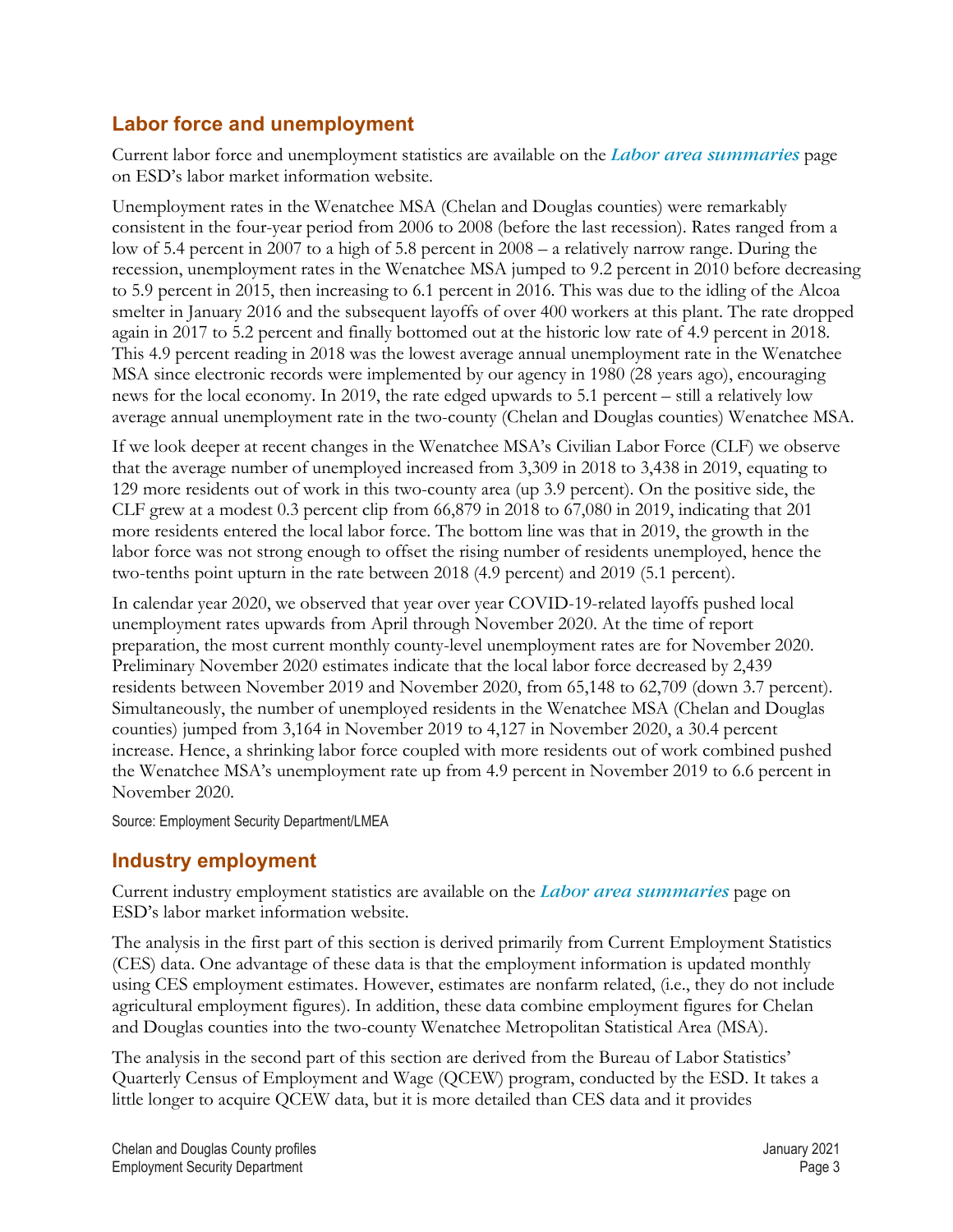employment, wage and size of firm figures down to the county level. QCEW data include agricultural and nonfarm employment and wages for firms, organizations and individuals whose employees are covered by the Washington State Employment Security Act. Also included are data for federal government agencies covered by Title 5, U.S.C. 85. Covered employment generally exceeds 85 percent of total employment in the state of Washington. Types of jobs not covered under the unemployment compensation system, and hence not included in QCEW data, include casual laborers not performing duties in the course of the employer's trade or business such as:

- Railroad personnel
- Newspaper delivery people
- Insurance or real estate agents paid on a commission basis only
- Non-covered employees working for parochial schools, religious or non-profit organizations
- Employees of sheltered workshops
- Inmates working in penal institutions
- Non-covered corporate officers

#### *[Analysis using CES data:](#page-0-0)*

The National Bureau of Economic Research (NBER) announced that a severe national recession occurred from December 2007 through June 2009. However, in the Wenatchee MSA, nonfarm employment "peaked" at a pre-recession high of 40,200 jobs in 2008 with the effects of the recession (i.e., job losses) being felt in 2009 and 2010. The "trough" of the recession occurred in 2010 when nonfarm employment in Chelan and Douglas counties (the Wenatchee MSA) sank to an average of 38,100 jobs. It then took six years, from 2009 until 2014 (inclusively), for the Wenatchee MSA economy to regain and surpass the 40,200-job level of calendar year 2008. It did so in 2014 when the Wenatchee MSA nonfarm market averaged 40,600 jobs. Since this low point of 38,100 jobs in 2010, the local economy has expanded for the past nine consecutive years (from 2011 through 2019, inclusively). By 2019, nonfarm employment averaged 46,300 jobs, an all-time high for the Wenatchee MSA.

Following is a summary of average annual nonfarm job changes in the Wenatchee MSA in the last three completed years (2017 to 2019, inclusively):

- In 2017 The Wenatchee MSA's nonfarm economy averaged 44,900 jobs, a modest 1.6 percent and 700 job increase – less robust than the 2.4 percent growth rate statewide. The main contributors to the 700-job upturn in calendar year 2017 were construction (up 200), health services (up 200) and local government (up 200).
- In 2018 The local economy had a very good year in terms of nonfarm job growth. The MSA's labor market averaged 46,200 jobs, a 2.8 percent average annual growth rate and a 1,300-job expansion over 2017. Construction and health services were two of the "star" performers, each generating 300 new jobs in 2018. Washington's economy expanded at a respectable, but less robust 2.4 percent clip during 2018.
- In 2019 The MSA's nonfarm labor market averaged 46,300 nonfarm jobs, a marginal 0.1 percent growth rate and a 100-job expansion over 2018. In 2019, retail trade and state government each netted 100 fewer jobs than in the prior year. Manufacturing, leisure and hospitality, and local government countered by adding 100 jobs each. Washington's economy expanded at a much faster 2.0 percent clip in 2019.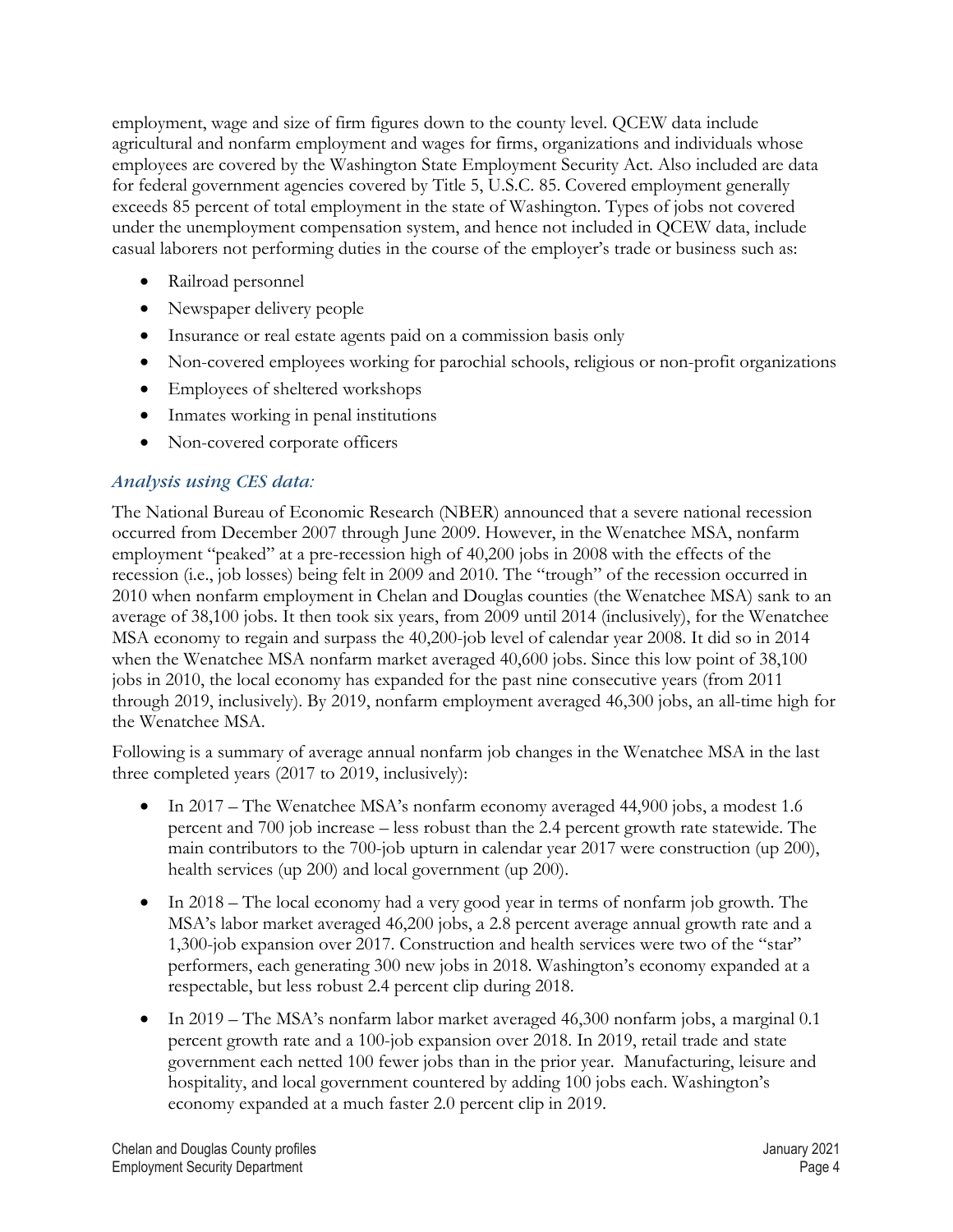#### *[Analysis using QCEW data:](#page-0-0)*

The North American Industry Classification System (NAICS) is an industry classification system that groups businesses/organizations into categories or sectors based on the activities in which they are primarily engaged. There are 19 private sectors and three government sectors (for a total of 22 sectors) at the two-digit NAICS code level within each county-level economy. One can observe much about the structure of a county's economy by quantifying and comparing the number of jobs and the percentage of jobs in these sectors by using average annual QCEW data. The most recent average annual employment data available for Chelan and Douglas counties are for 2019.

| Industry sector                      | Number of jobs | Share of employment |
|--------------------------------------|----------------|---------------------|
| 1. Agriculture, forestry and fishing | 9,474          | 21.4%               |
| 2. Health services                   | 6,440          | 14.6%               |
| 3. Local government                  | 5,382          | 12.2%               |
| 4. Accommodation and food services   | 4,847          | 11.0%               |
| 5. Retail trade                      | 4,337          | 9.8%                |
| All other industries                 | 13,745         | 31.1%               |
| Total covered employment             | 44,225         | 100%                |

#### *Top five Chelan County industry sectors in 2019 in terms of employment were:*

Source: Employment Security Department/LMEA, QCEW

Chelan County's covered employment of 44,225 in 2019 was over three and a half times larger than neighboring Douglas County's covered employment of 12,496 jobs. More than two-thirds (68.9 percent) of all jobs in Chelan County were in five, two-digit NAICS industries or sectors (i.e., agriculture, health services, local government, accommodation and food services and retail trade), indicating that this is not a tremendously diverse economy. This is not unusual. The economic structure of Chelan County is representative of the labor market structures of many agriculturalbased economies (i.e., in Adams, Douglas, Grant, Okanogan and Yakima counties) throughout Central Washington.

#### A comparison of the top five sectors that provided the most jobs in Chelan County in 2019 with the sectors that produced the highest payrolls:

• Agriculture provided 21.4 percent of all jobs countywide yet supplied only 14.7 percent of total wage income. Why? Many jobs in agriculture are seasonal. The number of agricultural jobs (NAICS 11) dropped from 10,609 in 2018 to 9,474 in 2019 across Chelan County, a substantial 1,135 job and 10.7 percent employment downturn. Agriculture was the sector (of all two-digit 22 NAICS sectors) which lost the most jobs in the Chelan County labor market during 2019. This slowing in agricultural hiring in Chelan County is not a new phenomenon. In fact, if we look as employment trends in this industry over the most recent ten-year period (for which average annual employment figures exist) we observe that in 2009, agriculture provided 9,598 jobs countywide but tallied only 9,474 in 2019; a 124 job and 1.3 percent downturn. This equates to an annualized loss rate of -0.1 percent, versus an annualized total covered employment growth pace of 1.2 percent in Chelan County in this timeframe. There are probably many reasons for these recent and ten-year (2009 to 2019) declines in agricultural employment in Chelan County; but at least two possibilities are: automation and the gradual conversion of some seasonal agricultural jobs to year-round positions.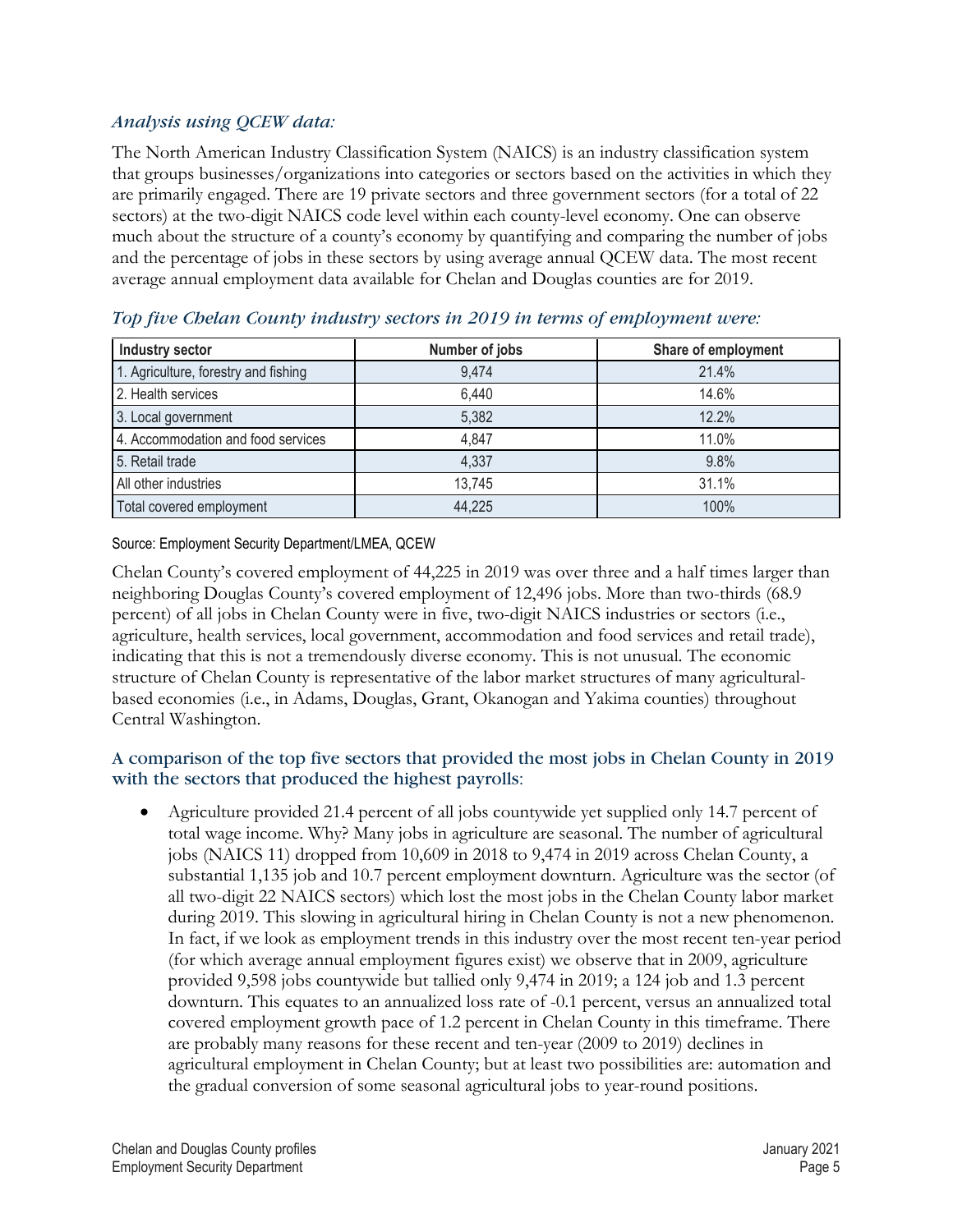- Private health services tallied 14.6 percent of total covered employment (see "Top five Chelan County industry sectors in 2019" table, above) yet accounted for 21.8 percent of total wage income countywide, indicating that many positions in this industry pay relatively well. The number of health services (NAICS 62) jobs rose from 6,343 in 2018 to 6,440 in 2019, a 97 job and 1.5 percent employment increase. In terms of job growth, health services tied with manufacturing as the sector which added the most jobs to the Chelan County labor market in 2019. One of the reasons for this relatively high ratio of private health services jobs in Chelan County is that it is becoming a hub for medical services in Central Washington. For example, in neighboring Douglas County, health services accounts for only 6.5 percent of total covered employment. One of the reasons is accessibility. It is a short drive across the bridges from East Wenatchee (Douglas County) to Wenatchee (Chelan County) where a relatively wider array of state-of-the-art medical services are available.
- The local government sector accounted for 12.2 percent of all jobs in Chelan County and 16.4 percent of total wage income. Local government increased by 44 jobs, rising from 5,338 in 2018 to 5,382 jobs in 2019, up a modest 0.8 percent. From 2009 through 2019, the annualized job growth rate amongst local government organizations (local public schools, public utility districts, police and fire departments, city and county administrative offices, etc.) was identical (1.2 percent) to the total covered employment job growth rate across Chelan County. Local government organizations tallied 4,778 jobs in 2009 and 5,382 in 2019, a 604 job and 12.6 increase (again, with an annualized job growth pace of 1.2 percent).
- More than one in every ten jobs in Chelan County is in the accommodation and food services sector (primarily in hotels or at eating and drinking places). Accommodation and food services accounted for 11.0 percent of all jobs in Chelan County in 2019, but only 5.8 percent of total wage income, an indicator that many of these positions are part time or seasonal. In 2009, accommodation and food services businesses provided 3,359 part- or fulltime jobs countywide, but ten years later (in 2019) this figure rose to 4,847; a strong 1,488 job and 44.3 percent upturn. This equates to a robust annualized rate of 3.1 percent, versus an annualized total covered employment growth pace of 1.2 percent in this timeframe.
- Retail trade ranked as the fifth-largest job provider in Chelan County, accounting for 9.8 percent of total covered employment countywide in 2019 but providing only 7.0 percent of covered wage income (see the "Wages and income" section, below). Retail trade employment averaged 4,436 jobs in 2018 versus 4,337 in 2019, a 99 job and 2.2 percent downturn. Many local "brick and mortar stores" appear to be feeling the pinch as more of their customers engage in Internet shopping.

| Industry sector                      | Number of jobs | Share of employment |
|--------------------------------------|----------------|---------------------|
| 1. Agriculture, forestry and fishing | 2,961          | 23.7%               |
| 2. Local government                  | 1,889          | 15.1%               |
| 3. Retail trade                      | 1,781          | 14.3%               |
| 4. Accommodation and food services   | 984            | 7.9%                |
| 5. Health services                   | 808            | 6.5%                |
| All other industries                 | 4,073          | 32.6%               |
| <b>Total covered employment</b>      | 12,496         | 100%                |

#### *Top five Douglas County industry sectors in 2019 in terms of employment were:*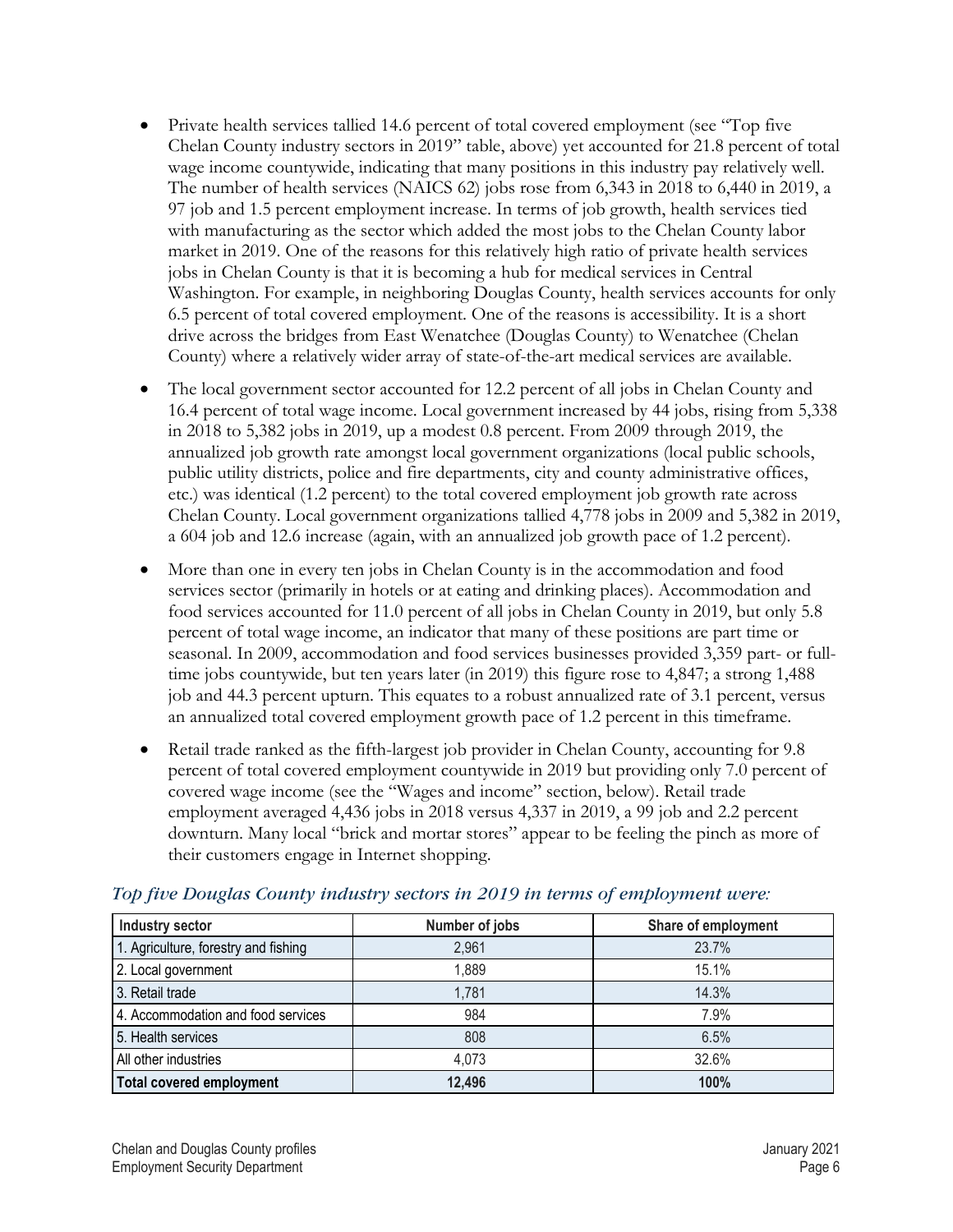Douglas County's covered employment of 12,496 in 2019 was 28.3 percent of Chelan County's covered employment of 44,225 jobs. More than two-thirds (67.4 percent) of all jobs in Douglas County were in five, two-digit NAICS industries or sectors (i.e., agriculture, local government, retail trade, accommodation and food services and private health services) indicating that this is not a diverse economy. This is not unusual. The economic structure of Douglas County is representative of the labor market structures of many agricultural-based economies (i.e., in Adams, Chelan, Grant, Okanogan and Yakima counties) throughout Central Washington.

#### *A comparison of the top five sectors that provided the most jobs in Douglas County in 2019 with the sectors that produced the highest payrolls:*

- Agriculture provided nearly a quarter of all covered jobs (23.7 percent) countywide but supplied only 16.5 percent of total wage income (see the "Wages and income" section, below). Why? This industry still has a relatively high proportion of seasonal jobs. Agriculture was the sector (of all two-digit 22 NAICS sectors) which lost the most jobs in the Douglas County labor market during 2019. This slowing in agricultural hiring in Douglas County is not a new phenomenon. In fact, if we look at employment trends in this industry over the most recent ten-year period (for which average annual employment figures exist) we observe that in 2009, agriculture provided 3,138 jobs countywide but tallied only 2,961 in 2019; a 177 job and 5.6 percent downturn. This equates to an annualized loss rate of -0.6 percent, versus an annualized total covered employment growth pace of 1.4 percent in Douglas County in this timeframe. There are probably many reasons for these recent and ten-year (2009 to 2019) declines in agricultural employment in Douglas County; but at least two possibilities are: automation and the gradual conversion of some seasonal agricultural jobs to year-round positions.
- Local government provided the second-highest number of jobs in Douglas County in 2019 by tallying 15.1 percent of total covered employment yet accounting for 22.1 percent (\$107.8 million) of total wage income countywide in 2019 – ranking it first (among all 22 two-digit NAICS sectors) in payroll pumped into the local economy. This is an indicator that many local government jobs pay relatively well. Local government includes positions with local public schools (primary and secondary), public utility districts, ports, county health districts, police and fire departments, libraries, town and city government organizations, etc.
- In 2019, the retail trade sector (NAICS 44-45) accounted for 14.3 percent of total covered employment and 12.0 percent of total payroll in Douglas County. At a time when many "brick and mortar" stores statewide tightened their belts because of increased competition with Internet shopping, Douglas County's retail industry had a mediocre year. The number of part- and full-time retail trade jobs elevated from 1,754 in 2018 to 1,781 in 2019, a 27 job and 1.5 percent uptrend. However, during the most recent ten-year period from 2009 to 2019, retail trade businesses added more jobs than any other Douglas County industry sector. In 2009, retail trade provided 1,363 jobs and tallied 1,781 in 2019; a 418 job and 30.7 percent expansion. This equates to an annualized growth rate of 2.7 percent, versus an annualized total covered employment growth pace of 1.4 percent in Douglas County. Slightly more than 40 percent of these 418 new retail trade jobs added between 2009 and 2019 were in the motor vehicle and parts dealers (NAICS 441) subsector, in which employment lunged upwards from 138 to 306 (up 121.7 percent).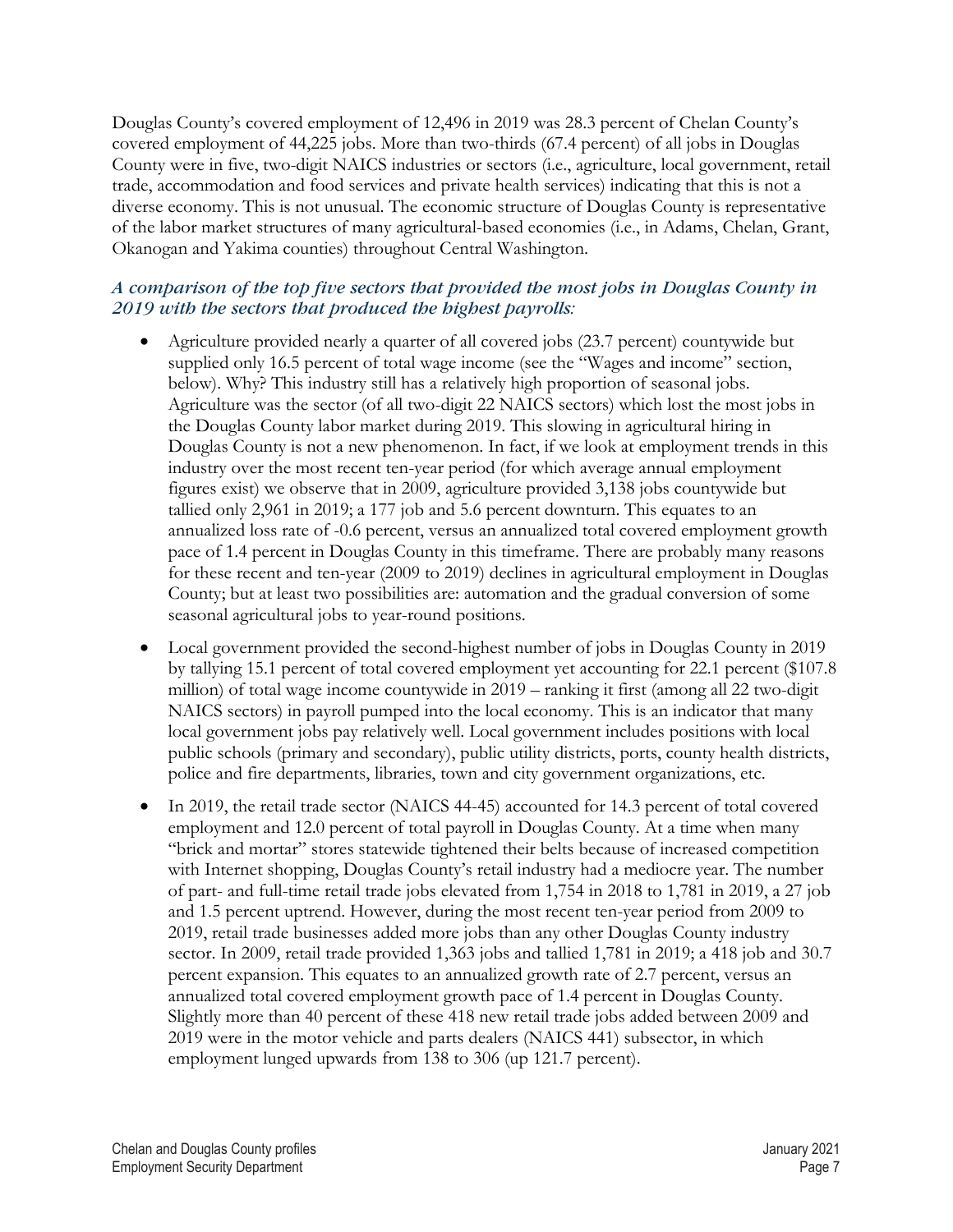- In 2019, accommodation and food services accounted for 984 jobs (or 7.9 percent of total covered employment) in Douglas County, but only 4.1 percent of total wage income, an indicator that many of these jobs are part time or seasonal. In fact, although this sector is Douglas County's fourth largest in terms of covered employment, it is the ninth largest (of 22 industries/sectors) in terms of payroll.
- Douglas County's health services sector provided 808 jobs in 2019, 6.5 percent of total covered employment and 5.8 percent of total payroll.

For historical industry employment data, *[contact an economist](https://esd.wa.gov/labormarketinfo/economists/meseck)*[.](https://esd.wa.gov/labormarketinfo/economists/meseck)

Source: Employment Security Department/LMEA, QCEW

#### *[Industry employment by age and gender](#page-0-0)*

The Local Employment Dynamics (LED) database, a joint project of state employment departments and the U.S. Census Bureau, matches state employment data with federal administrative data. Among the products is industry employment by age and gender. All workers covered by state unemployment insurance data are included; federal workers and non-covered workers, such as the self-employed, are not. Data are presented by place of work, not place of residence.

#### *Chelan County highlights – 2019*

- The county's largest job holder age group was the 55+ year-olds, accounting for 26.8 percent of the workforce. This group was followed by the 35 to 44-year-old group and the 25 to 34-year-old group respectively accounting for 21.0 and 20.6 percent of Chelan County's workforce.
	- Men held 49.3 percent and women held 50.7 percent of all jobs in Chelan County.
	- Male-dominated industries included construction (83.0 percent), utilities (74.9 percent) and transportation and warehousing (71.5 percent).
	- Female-dominated industries included healthcare and social assistance (76.7 percent), finance and insurance (75.7 percent) and educational services (67.8 percent).

#### *Douglas County highlights – 2019*

- The county's largest job holder age group was the 55+ year-olds, accounting for 26.5 percent of the workforce. This group was followed by the 35 to 44-year-olds with 21.2 percent of workforce.
	- Men held 53.5 percent and women held 46.5 percent of all jobs in Douglas County, a switch from neighboring Chelan County where women accounted for slightly more than half of the workforce.
	- Male-dominated industries included construction (81.2 percent), utilities (75.6 percent) and manufacturing (70.6 percent).
	- Female-dominated industries included healthcare and social assistance (79.6 percent), management of companies and enterprises (73.6 percent) and educational services (71.0 percent).

Source: The Local Employment Dynamics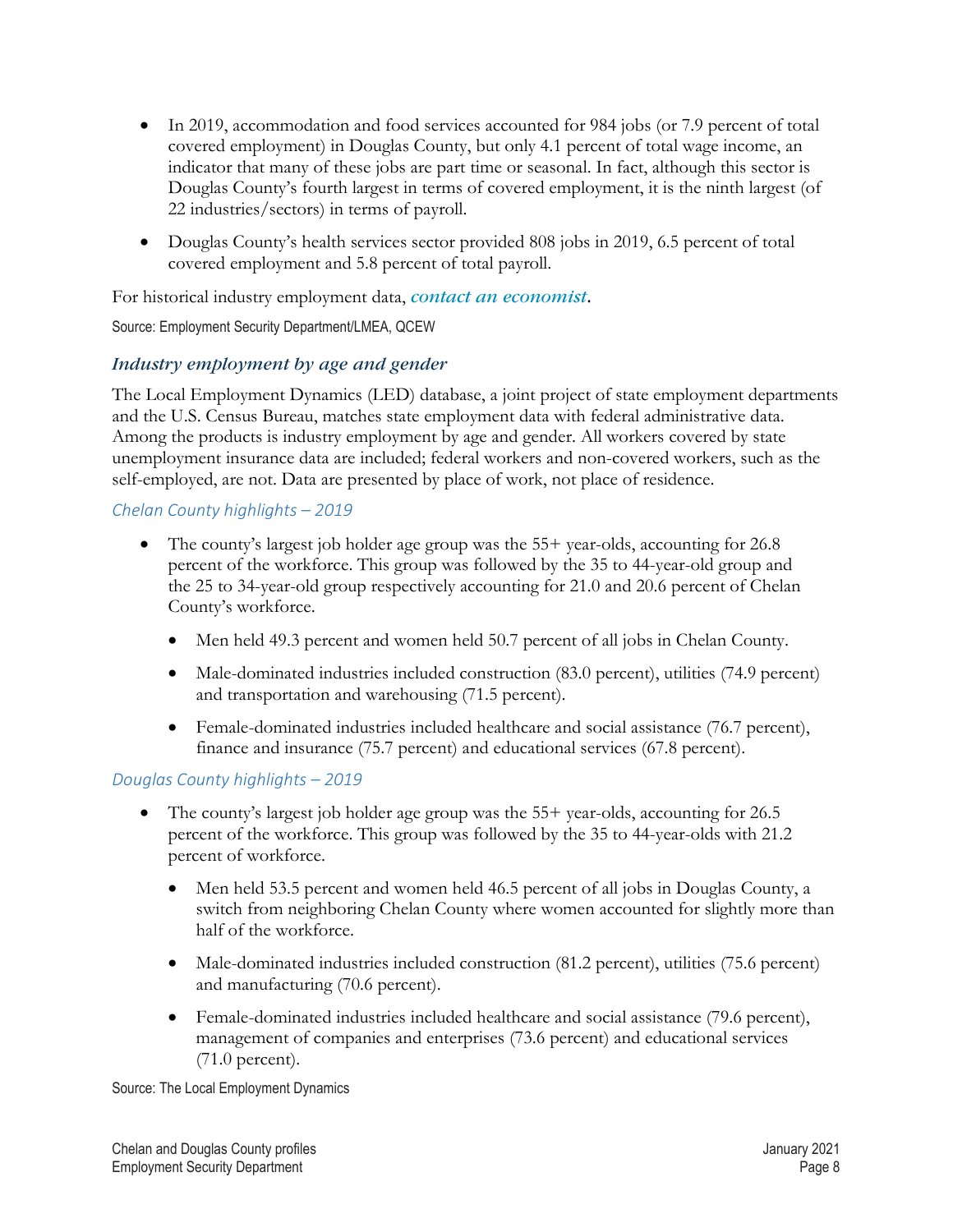# <span id="page-8-0"></span>**[Wages and income](#page-0-0)**

The total covered payroll in 2019 in Chelan County was approximately \$1.892 billion. The average annual wage was \$42,783 or 61.5 percent of the state average of \$69,606.

| Industry sector                      | Payroll         | Share of payrolls |
|--------------------------------------|-----------------|-------------------|
| 1. Health services                   | \$413,186,149   | 21.8%             |
| 2. Local government                  | \$310,983,511   | 16.4%             |
| 3. Agriculture, forestry and fishing | \$277,346,248   | 14.7%             |
| 4. Retail trade                      | \$132,531,311   | 7.0%              |
| 5. Wholesale trade                   | \$116,952,005   | 6.2%              |
| All other industries                 | \$641,057,277   | 33.9%             |
| <b>Total covered payrolls</b>        | \$1,892,056,501 | 100%              |

*The top five Chelan County industry sectors in 2019 in terms of payrolls were:*

Source: Employment Security Department/LMEA, QCEW

In 2019, QCEW data showed that 66.1 percent, slightly less than two-thirds, of all earned wage income (\$1.892 billion) in Chelan County was earned in five, two-digit NAICS industries or sectors of health services, local government, agriculture, retail trade and wholesale trade.

Agriculture was the industry, or sector, which provided the most jobs in Chelan County in 2019 with 21.4 percent of total covered employment, but it ranked only third in terms of wages/payroll pumped into the local economy (behind private health services and local government). Health services provided \$413.2 million in wages in 2019 which placed this industry first out of all 22 sectors in wage income. Health services includes jobs at doctors/dentists' offices, in a private hospital or nursing home, at a vocational rehab facility, etc. During the most recent ten-year period (2009 to 2019) for which average annual covered employment and wage figures were available, the average annual payroll in private health services providers escalated from \$247.5 million in 2009 to \$413.2 million in 2019, a gain of \$165.7 million and a 66.9 percent upturn. The average annual payroll in agriculture advanced from \$189.3 million in 2009 to \$277.3 million in 2019, a gain of \$88.0 million and a more modest 46.5 percent upturn. These differences between wage/payroll growth rates in agriculture and health services are even more apparent when converted to annualized growth rates. Specifically, from 2009 through 2019, the annualized payroll growth rate amongst agricultural employers (NAICS 11) was 3.9 percent, whereas from 2009 through 2019 the annualized payroll growth rate amongst private health services providers (NAICS 62) was 5.3 percent. The total covered wage payroll growth rate countywide during this timeframe was 4.2 percent. Hence, payrolls rose more rapidly in Chelan County's health services industry than in the agricultural industry between 2009 and 2019.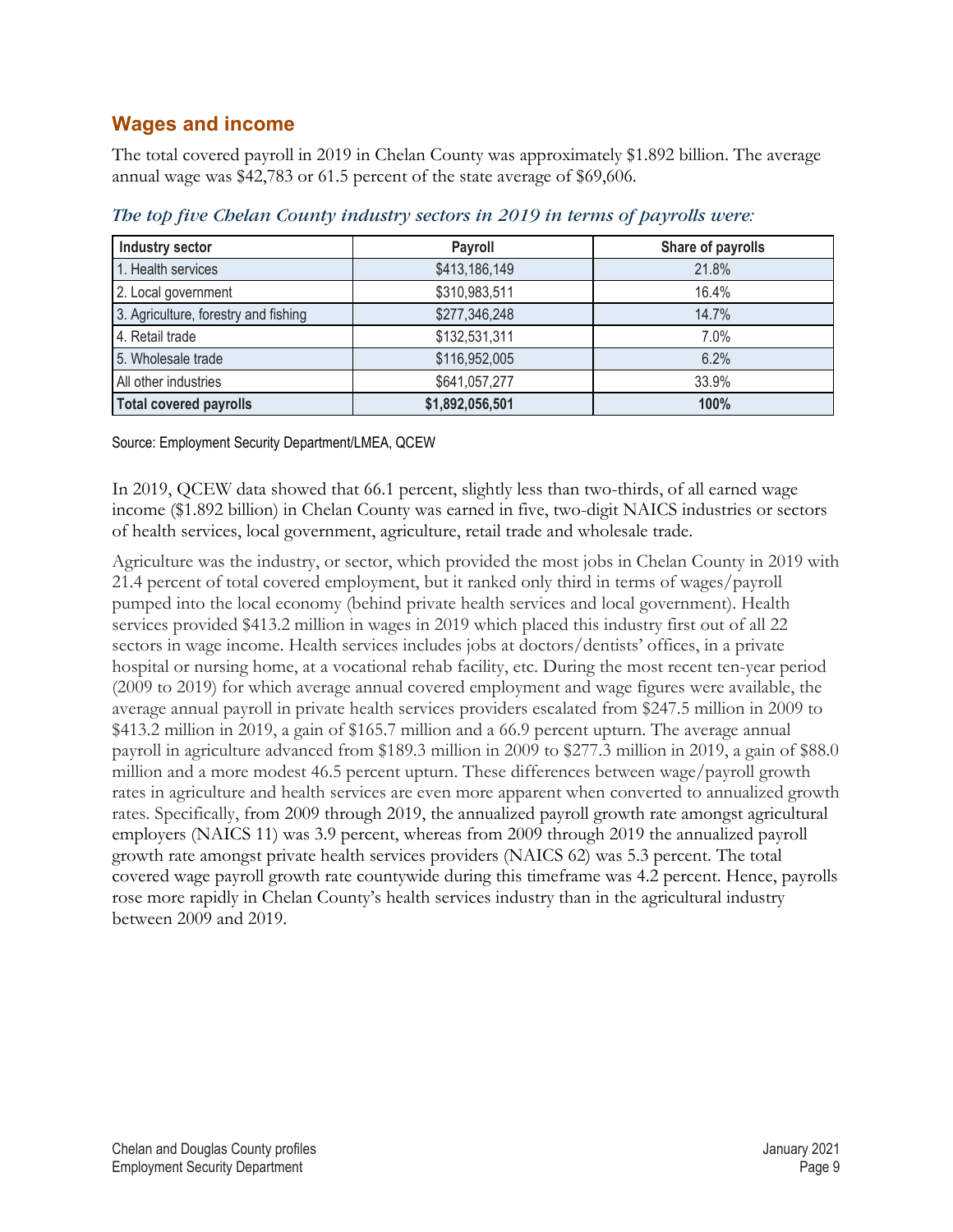| <b>Industry sector</b>               | Payroll       | Share of payrolls |
|--------------------------------------|---------------|-------------------|
| 1. Local government                  | \$107,812,544 | 22.1%             |
| 2. Agriculture, forestry and fishing | \$80,563,582  | 16.5%             |
| 3. Retail trade                      | \$58,491,657  | 12.0%             |
| 4. Construction                      | \$33,780,712  | 6.9%              |
| 5. Wholesale trade                   | \$32,574,758  | 6.7%              |
| All other industries                 | \$175,413,490 | 35.9%             |
| <b>Total covered payrolls</b>        | \$488,636,743 | 100%              |

#### *The top five Douglas County industry sectors in 2019 in terms of payrolls were:*

Source: Employment Security Department/LMEA, QCEW

The total covered payroll in 2019 in Douglas County was approximately \$488.6 million. The average annual wage was \$39,103 or 56.2 percent of the state average of \$69,606.

Although agriculture was clearly the top job provider in Douglas County in 2019, with 23.7 percent of total covered employment, it provided only 16.5 percent of wage income. Conversely, local government tallied 15.1 percent of total covered employment countywide in 2019 but provided 22.1 percent (\$107.8 million) of total covered payroll, ranking this industry first out of 22 industries/categories in wages. Hence, more than one in every five dollars earned in Douglas County in 2019 was earned in a local government organization (i.e., local public schools, public utility districts, public health services, police and fire departments, public libraries, etc.).

#### *[Personal income](#page-0-0)*

Personal income includes earned wage income, investment income, and government transfer payments (such as Social Security, welfare, and unemployment insurance benefits). Investment income includes income imputed from pension funds and from owning a home. Per capita personal income equals total personal income divided by the resident population.

QuickFacts reported that per capita income for the period 2015 to 2019 (in 2019 dollars) was \$30,870 and Douglas County's per capita income was \$30,544. Washington's inflation adjusted per capita income was \$38,915 and the nation was \$34,103.

Median household income for the period 2015 to 2019 (in 2019 dollars) was \$58,795 for Chelan County and \$62,951 for Douglas County compared to the state at \$73,775 and the nation at \$62,843.

Chelan County's poverty rate was 12.2 percent and Douglas County's was 10.9 percent over the period 2015 to 2019. In comparison, Washington state's rate was 9.8 percent and the nation's rate was 10.5 percent, according to the U.S. Census Bureau QuickFacts.

Source: Employment Security Department/LMEA; Bureau of Labor Statistics; Bureau of Economic Analysis; U.S. Census Bureau; U.S. Census Bureau, American Community Survey

# <span id="page-9-0"></span>**[Population](#page-0-0)**

Chelan County's population in 2019 was 77,200, growing 6.5 percent from April 1, 2010 to July 1, 2019. The pace of growth in the county's population was less robust than the state's 13.2 percent growth rate over the same time period. The largest city in Chelan County is Wenatchee. Other notable cities are Cashmere, Chelan and Leavenworth.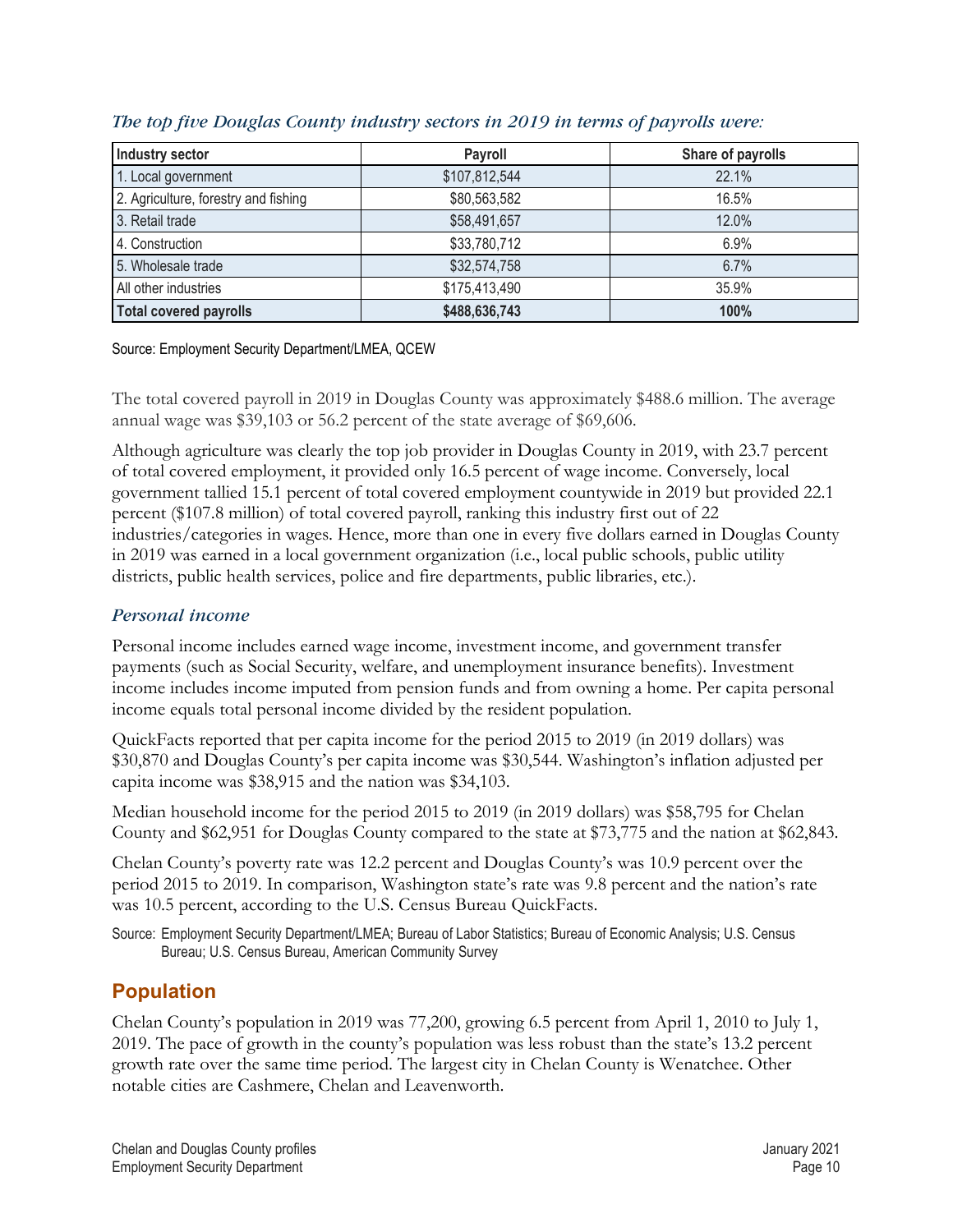Douglas County's population in 2019 was 43,429, growing 13.0 percent from April 1, 2010 to July 1, 2019. The county's growth rate was very close to the state's 13.2 percent growth rate during this timeframe, but it was still considerably more rapid than neighboring Chelan County's 6.5 percent rate. The largest city in Douglas County is East Wenatchee. Other noteworthy cities in Douglas County are Bridgeport and Waterville.

Source: U.S. Census Bureau QuickFacts

#### *Population facts*

|                              | <b>Chelan County</b> | Douglas County | <b>Washington state</b> |
|------------------------------|----------------------|----------------|-------------------------|
| Population 2019              | 77,200               | 43.429         | 7,614,893               |
| Population 2010              | 72,460               | 38.427         | 6,724,540               |
| Percent change, 2010 to 2019 | 6.5%                 | 13.0%          | 13.2%                   |

Source: U.S. Census Bureau QuickFacts

#### *Age, gender and ethnicity*

As of July 1, 2019, the percent of the population age 65 and older in Chelan County was 19.6 percent, and in Douglas County, it was 18.2 percent. Both counties tallied a greater proportion of residents aged 65 and up versus Washington state (15.9 percent) and the nation (16.5 percent).

As of July 1, 2019, Chelan County's (23.2 percent) and Douglas County's (25.8 percent) ratio of the population under 18 years of age were also larger than that of the state at 21.8 percent and the nation at 22.3 percent, respectively.

Chelan and Douglas counties each recorded between one-quarter and one-third of their total populations in 2019 as Hispanic or Latino. Specifically, the share of Hispanics was 28.2 percent in Chelan County and 32.3 percent in Douglas County, higher than the 13.0 percent ratio statewide and the 18.5 percent ratio across the nation.

|                                         | <b>Chelan County</b> | <b>Douglas County</b> | <b>Washington state</b> |
|-----------------------------------------|----------------------|-----------------------|-------------------------|
| Population by age, 2019                 |                      |                       |                         |
| Under 5 years old                       | 6.1%                 | 6.5%                  | 6.0%                    |
| Under 18 years old                      | 23.2%                | 25.8%                 | 21.8%                   |
| 65 years and older                      | 19.6%                | 18.2%                 | 15.9%                   |
| Females, 2019                           | 49.9%                | 49.4%                 | 49.9%                   |
| Race/ethnicity, 2019                    |                      |                       |                         |
| White                                   | 93.2%                | 92.9%                 | 78.5%                   |
| <b>Black</b>                            | 0.9%                 | 0.8%                  | 4.4%                    |
| American Indian, Alaskan Native         | 2.0%                 | 2.1%                  | 1.9%                    |
| Asian                                   | 1.2%                 | 1.1%                  | 9.6%                    |
| Native Hawaiian, other Pacific Islander | 0.3%                 | 0.3%                  | 0.8%                    |
| Hispanic or Latino, any race            | 28.2%                | 32.3%                 | 13.0%                   |

#### *Demographics*

Source: U.S. Census Bureau QuickFacts